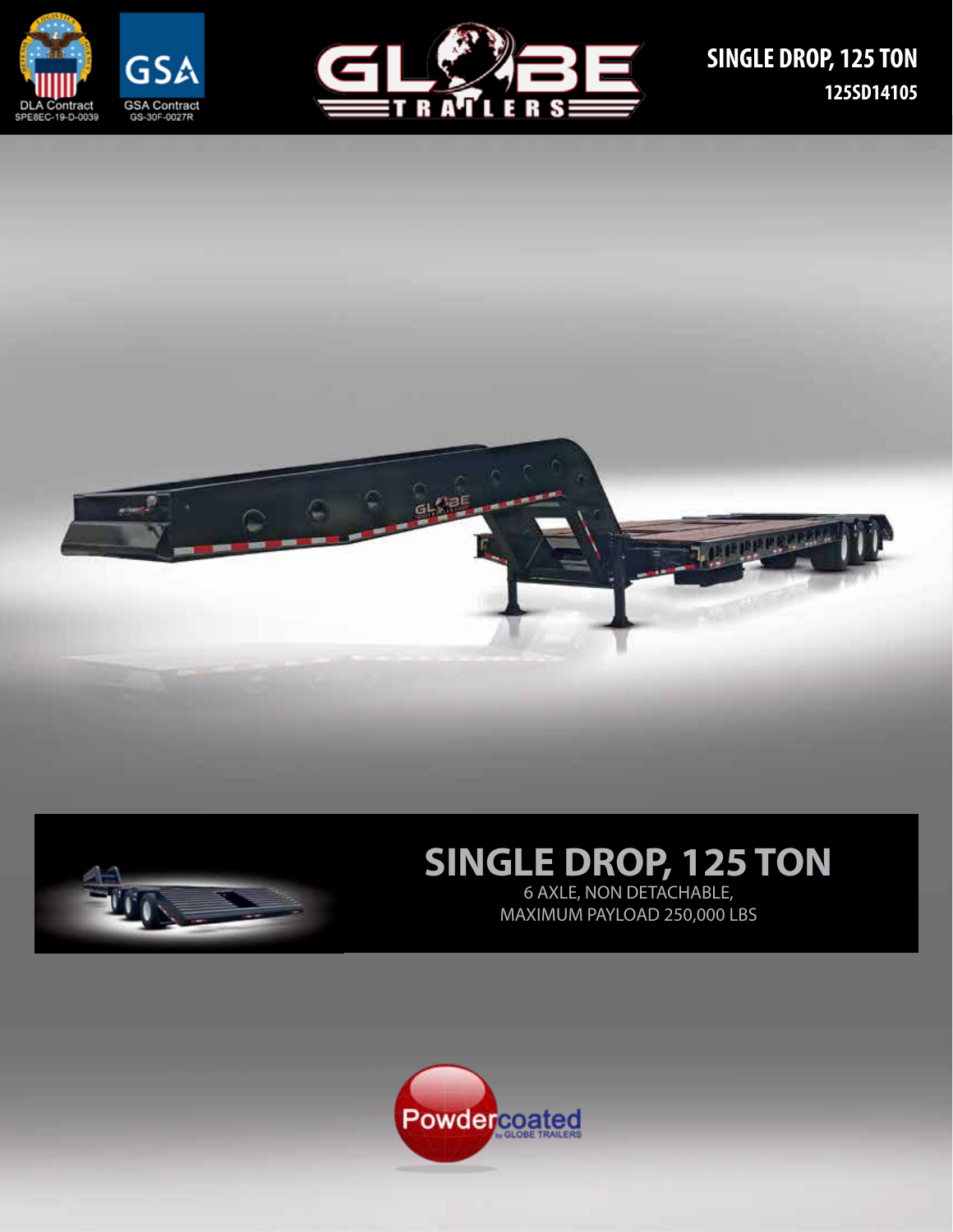### **Single Drop, 125 Ton**

# **Features & Benefits**



**Landing Gear**



is retained, and allows for a longer product service life.

#### **Wheel Options**



All Globe trailers come with standard HUB piloted disc wheels. Wheels are also available in all Aluminum or Outer Aluminum.

#### **Suspension Strength**



Low weight optimized durability, dual rate bushings with shear away pivot bolt that ensure a proper torque of 550 ft-lbs.

# **Color Options**

Globe Trailers can powder coat to the color of your choice.



2 speed Landing Gear, allows for 160,000 lbs static load.



#### **Off Road Tires**



Special thread compound for enhanced resistance to cuts, chips, and tears. A wider foot print for extra traction and stability.

# **Decking Options**

Oak: Standard. Apitong: Best strength to weight ratios of natural woods. Rumber: Composite which is impervious to fluids, mud, oil and UV rays.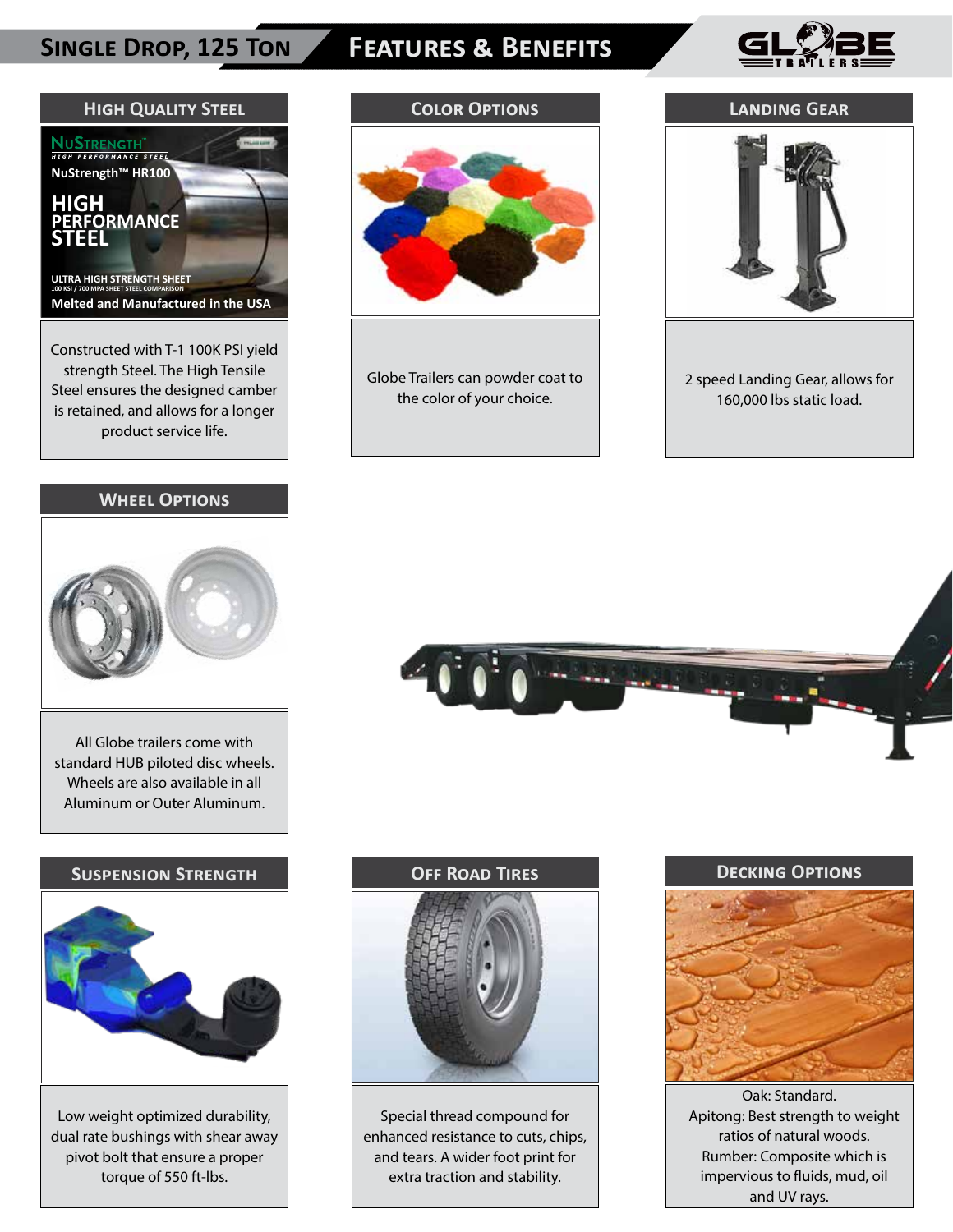### **Single Drop, 125 Ton**

## **Features & Benefits Features & Benefits**





30,000 pound rated large diameter air bags are standard. This allows for lower operating pressure and higher capacity when needed.

# **STEMCO Wheel Warranty**



5 year wheel end warranty. Guardian wheel seals, Pro-Torq spindle nuts and Sentinel hub caps.

#### **Color Coded Hoses**



Color coded air hoses allow for easy trouble shooting and maintenance.

#### **Lighting System**



All Lighting is LED and mounted in rubber grommets to DOT standards.



#### **12" Cross Member Spacing**



Standard 12" stubbed cross member spacing produces added strength to the trailer and also less stress on the decking, leading to a longer life of the decking material.



All Globe Trailers are 100% powder coat finished. The entire process takes place at Globe's manufacturing facility. This eliminates the possibility of contamination occurring in transit between process phases. The process starts with sandblasting the trailer to near white, preheating the trailer steel in a dedicated, gas fired oven to optimum bonding temperature and applying an electrostatically charged zinc rich primer. The trailer then goes back in the oven to allow the primer to bond. After the primer has bonded, a top coat chosen from one of Globe Trailers' 188 color options is applied before once more going back in the oven to cure. The result is a durable, easily cleaned finish that protects the trailer from corrosion and ensures a long service life.